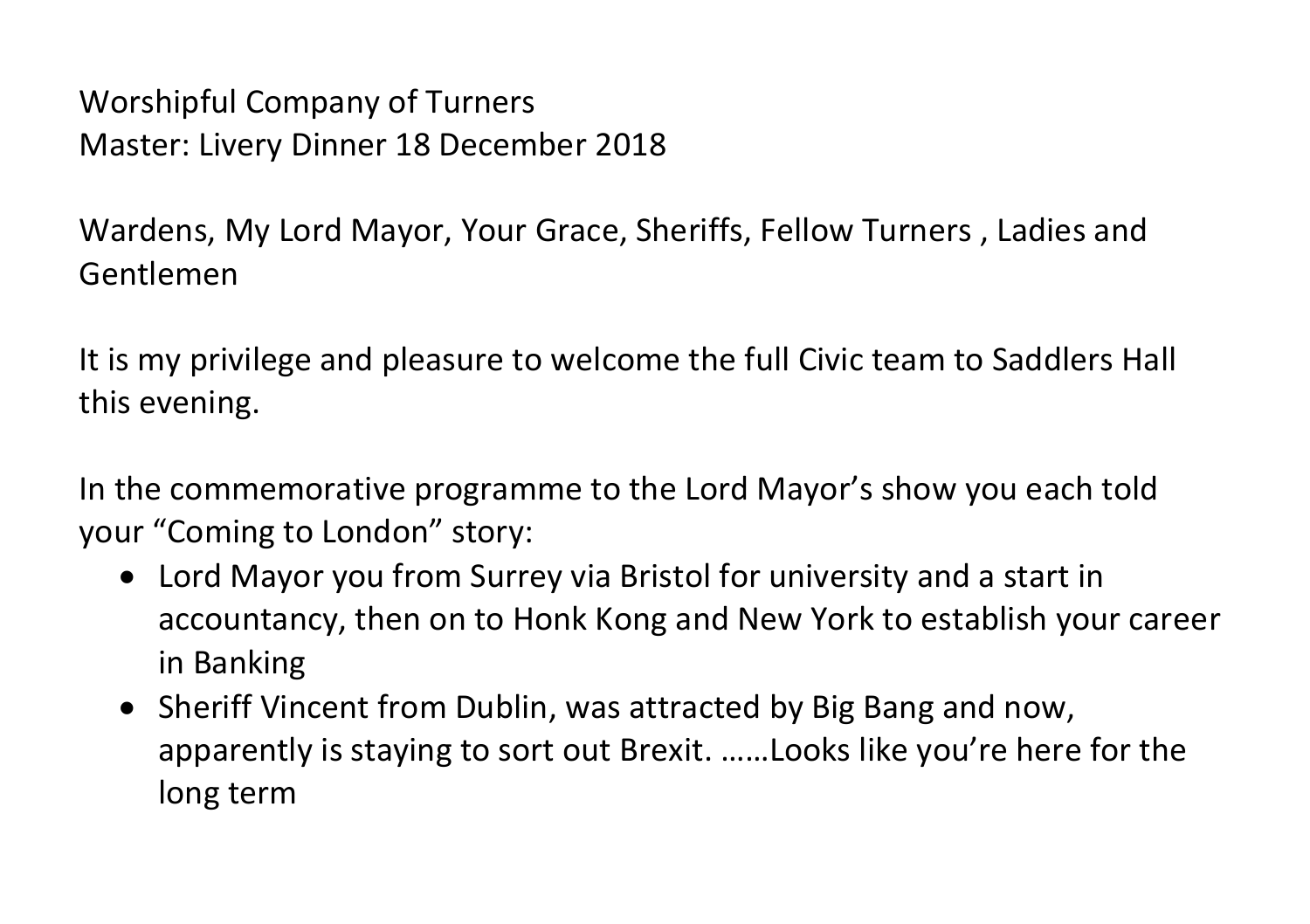• Sheriff Liz, following in family footsteps, you have brought secretarial, marketing and PR skills to the team. The blaze of yellow heralding your election in June was testimony to your organisational skills and charm.

## **You are all most warmly welcome**

The need for brevity on these occasions has been impressed upon me by my fellow Turners, almost to the point where I had begun to take the matter personally.

I am relieved some recent research has now shed light on why the Turners in particular take the point so seriously.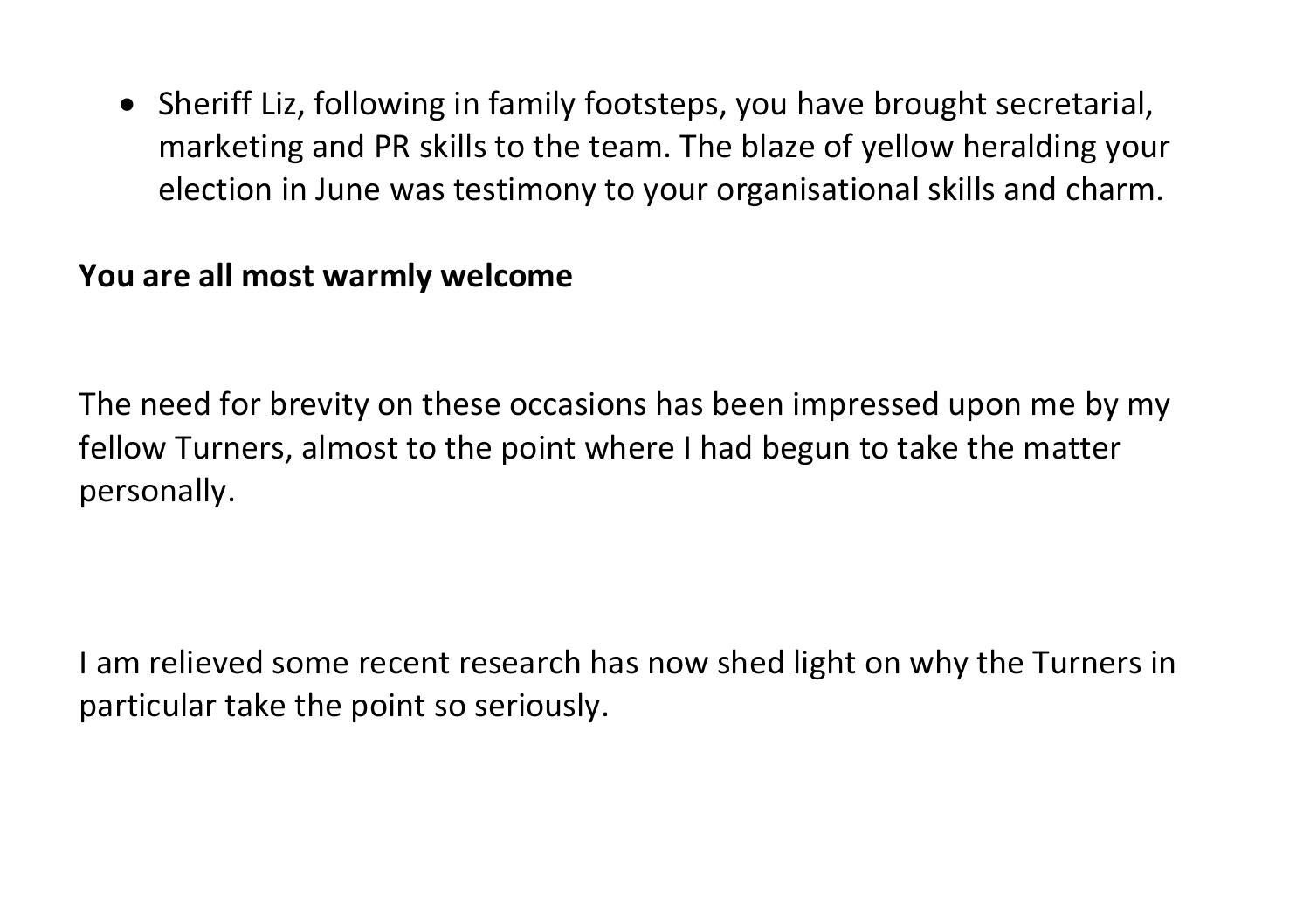The matter concerns a case when three liverymen were found guilty of a serious misdemeanour and sentenced to be executed. However, it being the week before Christmas, the Lord Mayor had resolved to grant them each a last wish before their execution……. provided they agreed with each other.

The first, livery unknown, a bonne viveur, requested that he enjoy one last livery dinner. Beef would be good. The other two liverymen readily agreed.

The second, livery unknown, had recently become Master of his livery. He had worked for many years to be elected; his aging mother was very proud of him and he had drafted a modestly self-congratulatory speech touching on his school, university and city career along with few other points he wanted to air.

The first liveryman could accept, anything for a good meal.

The third liveryman, ALLEDGEDLY a Turner, took a deep breath. He had heard many such speeches. He requested they ALL be executed immediately.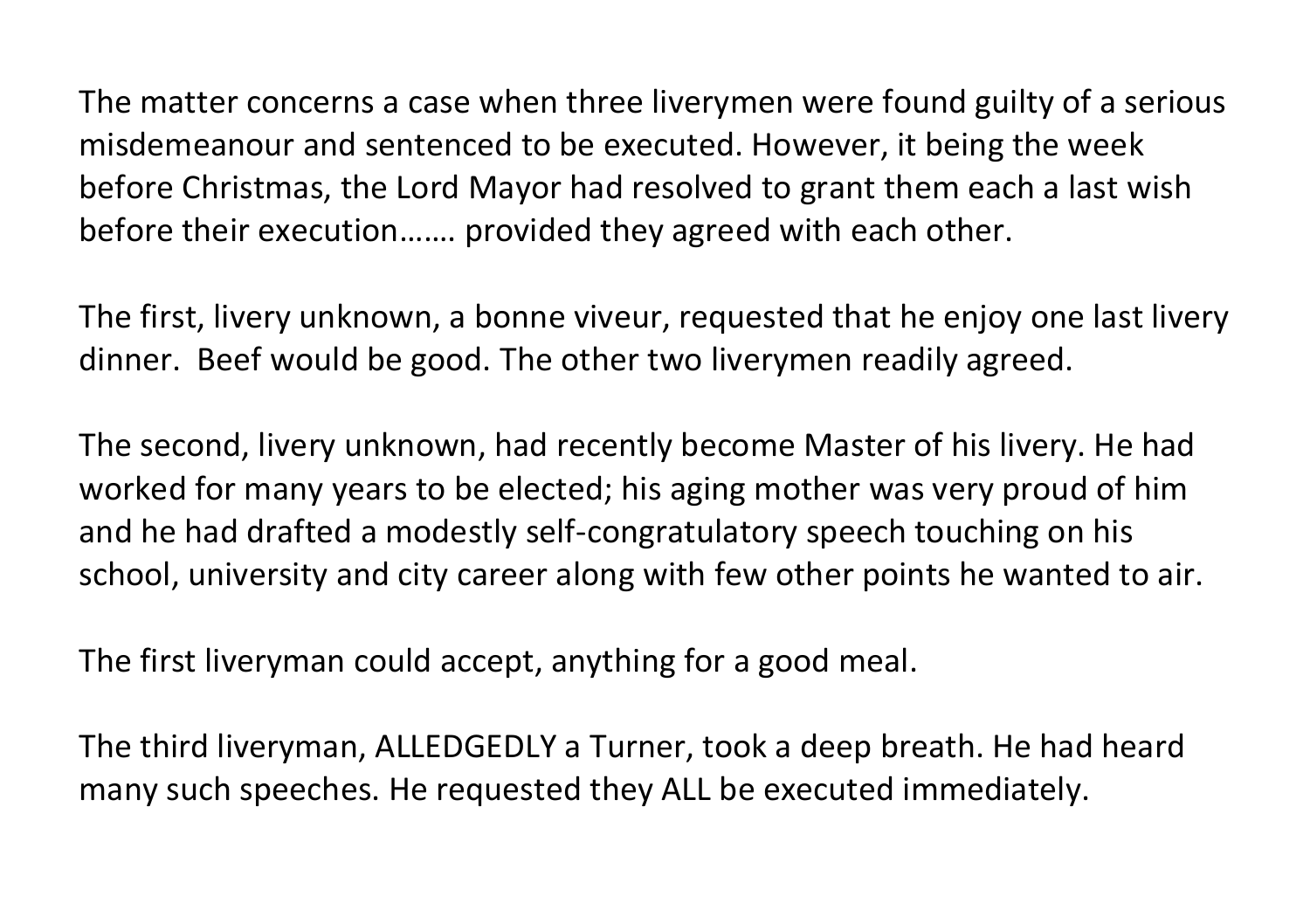Moving swiftly on, I am pleased to report that the Turners are in good heart and carrying on making; repairing and inventing that marks our history.

Lord Mayor you are keen to "Shape tomorrow's city today" by promoting innovation and education.

We hope and trust that our spirit of innovation is well and truly alive and our activities are complementary to your initiatives this year.

Our history records not only making true measures for Edward III; working as ship's carpenters keeping pulleys and other essential gear working from 15<sup>th</sup> to the 18<sup>th</sup> century; and later many turners became mill wrights in the early industrial revolution.

Against this background, our recent Competitions day attracted over 200 entries from across the country and included a special class for turners who have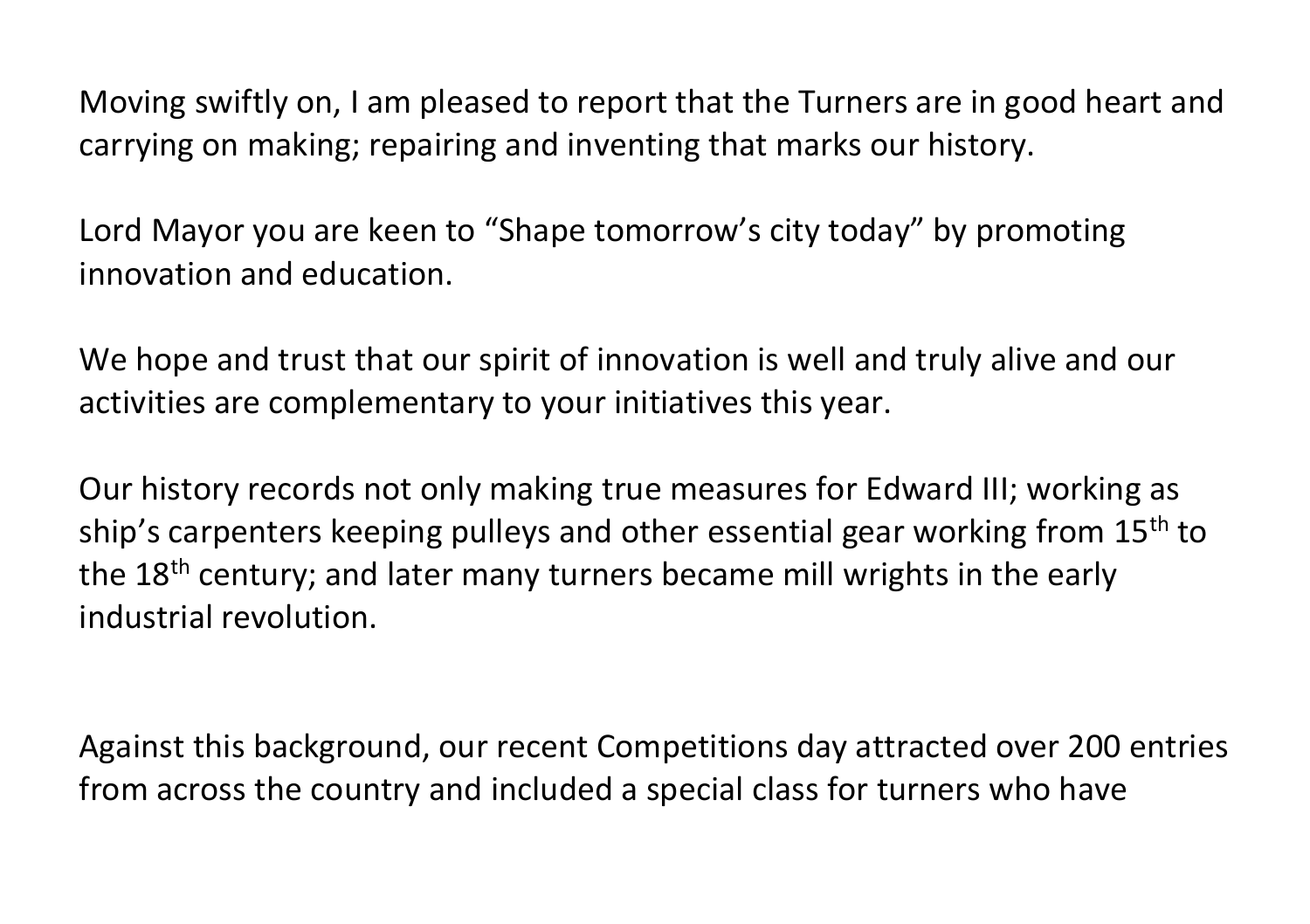completed the Company's certificate in turning programme and a themed class commemorating the  $100<sup>th</sup>$  anniversary of the Armistice.

We were most pleased to welcome The Lady Mayoress and the Non-Aldermanic Sheriff along with over 150 visitors from other liveries to view the work and the following day over 600 members of the public visited us at Carpenter's Hall.

Along with many other craft liveries, we are aware that so many schools have closed their workshops and children are denied the chance to express themselves through their hands. However, to help stem that tide, we are pleased to report that the youth training programme run by the Association of Woodturners of Great Britain, supported by the Company, has, since May, introduced over 120 young people to turning.

You will also be aware that Turners have been involved with the restoration of the bells of St Paul's this year: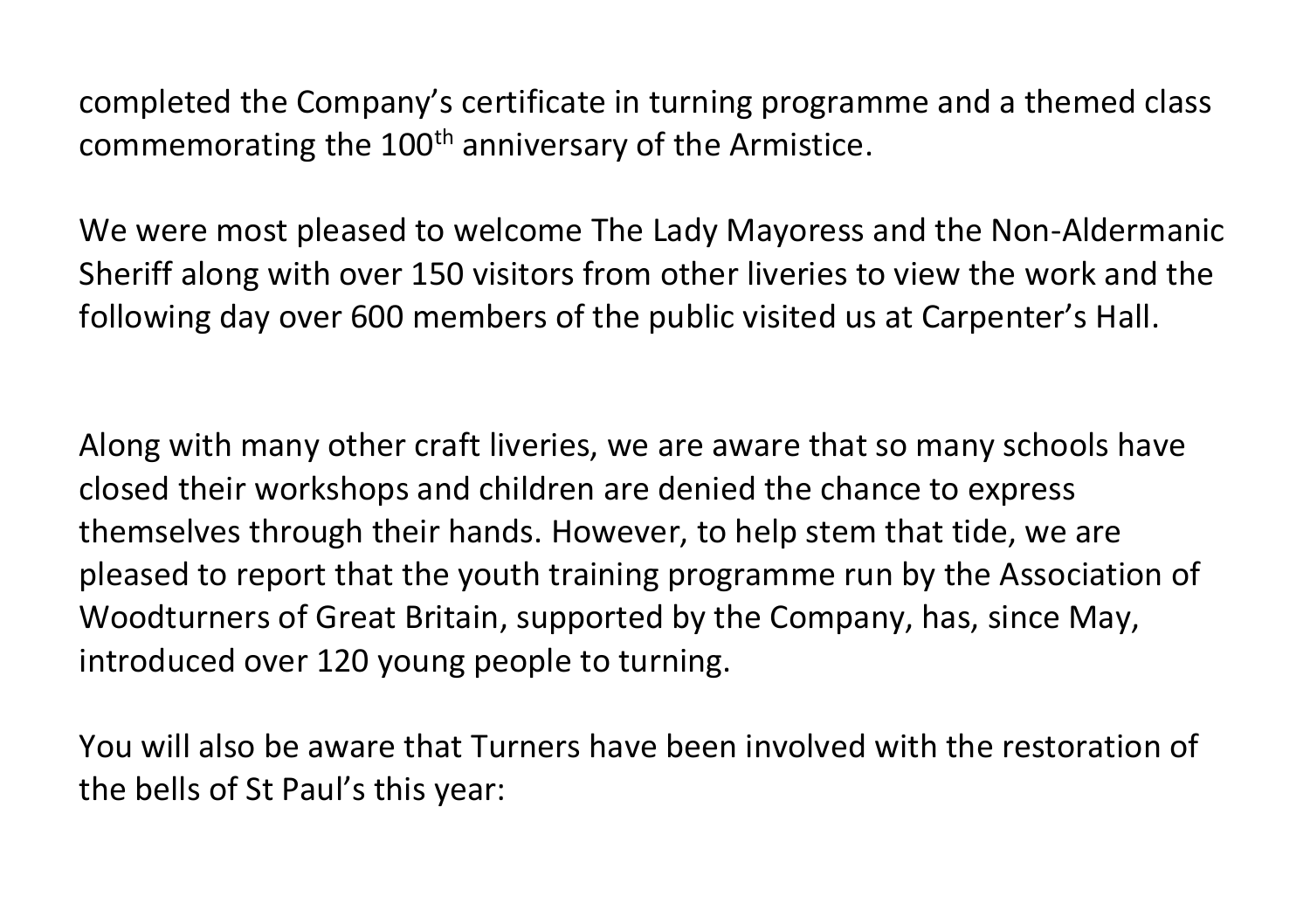Not only have we met our financial contribution entirely from fresh subscriptions but also, we have worked with St Pauls to produce some commemorative turning from the headstock wood that had been in use since the bells were hung in 1878.

In taking on the challenge, there was a considerable risk the wood would shatter after 140 years of weather, war and banging about. The good news is that the elm wood has stood the test and some 20 members of the Register of Professional Turners, led by Gabor Lacko and Patricia Spero under the Chairmanship of past master John Bridgeman and with logistical support from Matthew Gaved and Christopher Scott, have produced and sold 56 of 60 turned bells.

May I ask, John, Gabor, Patricia, Matthew and Christopher to stand and acknowledge our thanks.